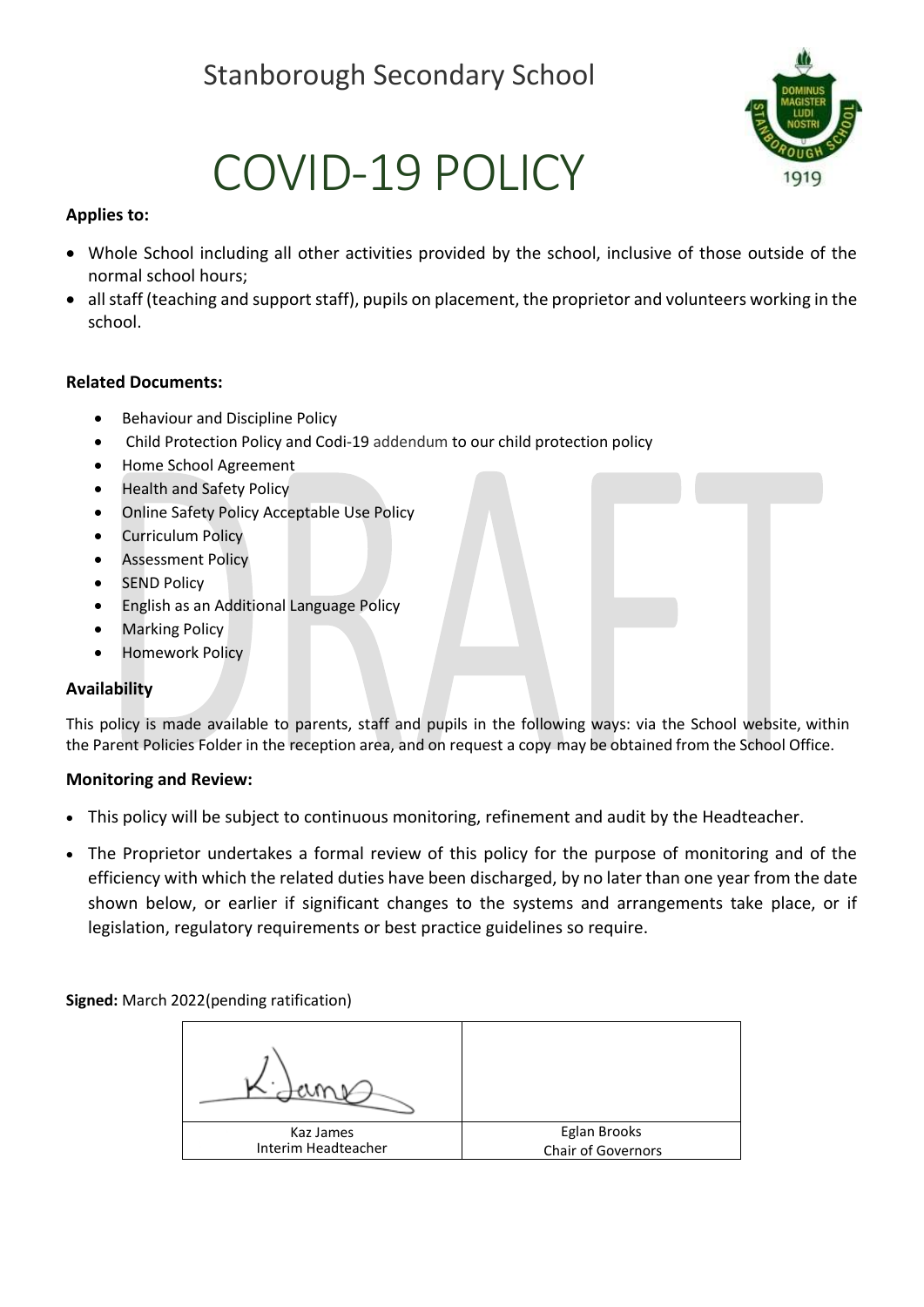## Introduction

Following a period of closure in the Summer 2020, Stanborough Secondary School has developed a contingency plan, in line with DFE guidelines (*Guidance for full opening: schools 27 July 2020*) in the need for a further lockdown in Hertfordshire or the country. Children will continue to be provided with an education remotely which is of high quality and aligns as closely as possible with in-school provision.

## Successes from previous lockdown

Since March, the school provided a successful model, which included:

- Engagement and communication with parents calls/Facebook/emails/texts/website/letters
- Using different mediums to communicate to meet all needs of all parents videos/leaflets etc.
- Daily video calls for ALL staff, including those shielding
- Home learning adapted, following feedback from parental feedback
- Support and engagement from all staff
- Easter provision for children falling behind with their studies
- Provided laptops to those families in need
- All students were contacted regarding their home learning/learning packs etc.
- All families were contacted when they had not attended their remote learning lessons
- Communication to staff via a new text messaging service set up during lockdown
- Whole School videos created for events, including parents' evenings
- Individual year group messages/videos sent out to parent mail
- Home learning packs sent out to all students on a weekly basis to ensure they were accessing the curriculum
- A curriculum which focused on academic studies and student well-being

## Identified possible school specific scenarios

- A) Individual children who are waiting to be tested or isolating with a confirmed case of COVID.
- B) A partial lockdown involving bubbles of children.
- B) A longer-term whole school lockdown.
- C) Key worker/vulnerable pupils in school only.
- D) Short term staff absence
- E) Long term staff absence

## Identified possible national scenarios

- A) 'Stay at home' order, where schools, colleges and universities would stay open and all other businesses and establishments would go into a short-term lockdown.
- B) Full National Lockdown.

## The need for Flexibility of Learning:

We realise that the circumstances that cause our school to close will affect families in a number of ways. In our planning and expectations, we are aware of the need for flexibility from all sides.

For example: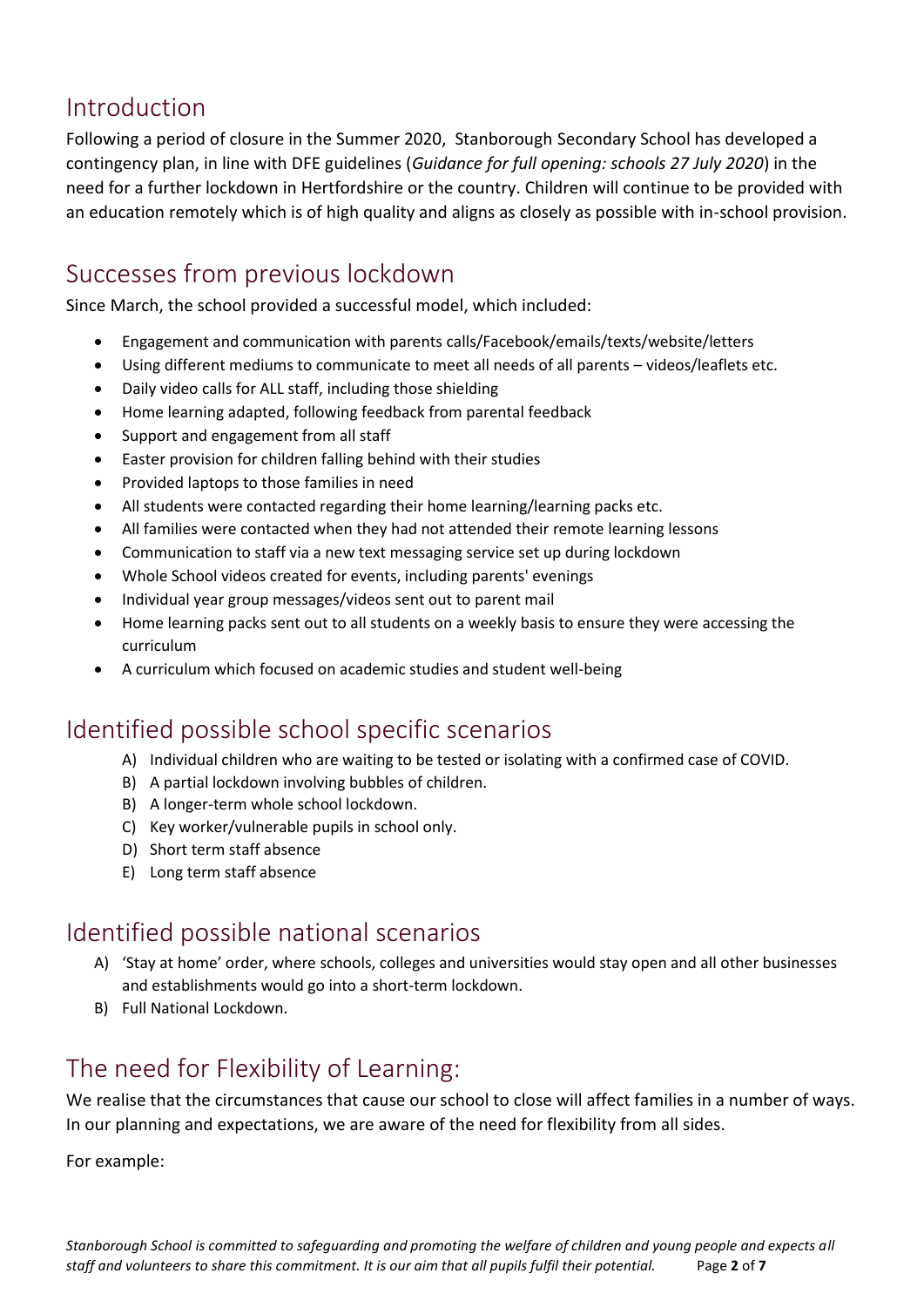- Parents may be trying to work from home, so access to technology as a family may be limited;
- Parents may have two or more children trying to access technology and need to prioritise the needs of young people studying towards GCSE accreditation;
- Teachers may be trying to manage their home situation and the learning of their own children;
- Systems may not always function as they should. An understanding of, and willingness to adapt to these difficulties on all sides is essential for success.

## Expectation Management

We believe that it is in the best interests of our students that we continue to provide structured support to the best of our ability. It must be noted that the work students engage in during a period of closure will be part of our current planning and so cannot be considered as optional. This is our children's education and we cannot afford for them to miss out on any further learning time. In addition, we need to consider the impact of COVID-19 on the well-being/mental health of our students, in particular, the requirement to prevent anxiety and depression and encourage physical activity where possible. Students and parents should consider the arrangements as set out in this document as highly recommended.

## Pastoral care

Regular well-being assemblies prepare students for school and alleviate any anxieties post Covid-19.

- Our pastors and our Education Director provide support throughout the year. Our Well-being and Recovery Curriculum are also used to:
- Create a safe environment and learning space for both pupils and staff;
- Acknowledge loss, trauma and bereavement and support pupils in their recovery;
- Re-build relationships;
- Re-engage our pupils in their learning;
- Strengthen the resilience that we know both staff and pupils have (demonstrated during online lessons);
- Assist and support pupils and staff in their well-being;
- Create an environment where pupils can express themselves freely and be supported;

## Remote Teaching and Learning (full class)

#### Teaching Staff will:

- Familiarize themselves with our learning platform (Google Classroom) and ensure they have IT access from home. They will inform SLT if they do not have IT/internet access;
- Ensure their subject has access to extensive online resources including e-learning;
- Share teaching and activities with their class through Google Classroom;
- Continue teaching in line with current, extensive planning that is already in place throughout the school and adapted for the needs of pupils within the class context;
- Plan a range of activities and where possible they will not require the use of a digital device. There is an expectation that approximately 50% of lessons will take place via Google Meet and 50% will take place via google classroom. This will be monitored by senior staff to ensure we are meeting the needs of our students.
- Refer to learning packs to prevent excessive time spent online;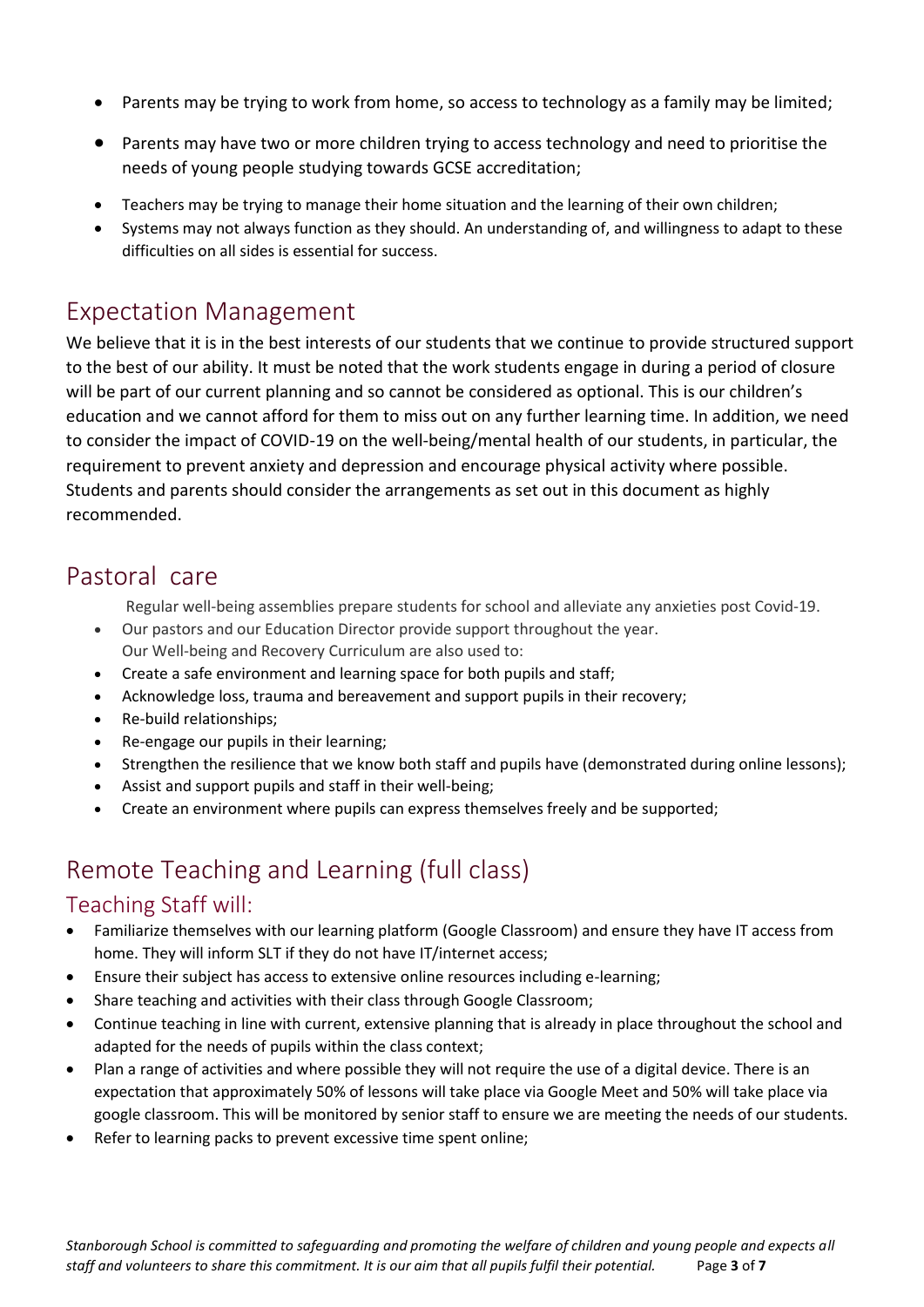- Accept the fact that learning remotely will be more difficult, so tasks will be set in smaller steps to allow for this;
- Adhere to the after school and lunchtime intervention timetable, unless directed by the Headteacher to modify these sessions.
- Keep in contact with children through Google platform for safeguarding reasons;
- Not teach on a 1-2-1 basis for safeguarding reasons;
- Reply to messages, set work and give feedback on activities during the normal teaching hours 8.30am 5:00pm. There is an expectation that all emails will be responded to within 24 hours;
- Acknowledge and feedback on all work where necessary;
- Allow flexibility in the completion of activities, understanding that the circumstances leading to our closure will affect families in a number of ways;
- Take regular breaks away from the computer or iPad to engage in other professional duties as much as circumstances allow;
- If unwell themselves, be covered by another staff member for the sharing of activities (see cover timetable);
- Contact parents and children if work is not completed or is to a satisfactory standard. If the work does not improve within one weel, they will refer this to the relevant form tutor.
- Set homework according to the homework timetable, unless directed differently by the Assistant Headteacher;
- Deliver detailed and well planned PSHE and well-being lessons as directed by the Pastoral Leader;
- Register students each morning and afternoon registration and each lesson.
- Report missing students to senior staff.

#### Remote Teaching and Learning (for individual students)

As students are, on occasions, required to learn from home due to covid related factors, teachers will:

- Send the remote learning code to students and or classes at the start of the lesson when instructed to by the Head teacher.
- Be flexible and use their professional judgment when setting work for students to do at home.

## Faculty Leaders will:

- Work with teachers remotely to make sure the work set is appropriate, consistent and in line with current, extensive planning that is already in place throughout the school and adapted for the needs of pupils within the class context.
- Alert teachers to resources they can use to teach their subject remotely.
- Monitor the quality of work produced across all year groups and ensure consistent with the high standards and expectations expected.

#### Senior Leaders will:

- Co-ordinate the remote learning approach across the school.
- Create a rigorous and detailed timetable outlining which lessons will be taught via Google Meet, which will be delivered through Google Classroom and which lessons will be independent study using the learning packs;
- Monitor the overall effectiveness of remote learning through meetings with teachers and Faculty Leaders, reviewing work set and reaching out to pupils and parents for feedback.
- Monitor the security of remote learning systems, including data protection and safeguarding considerations.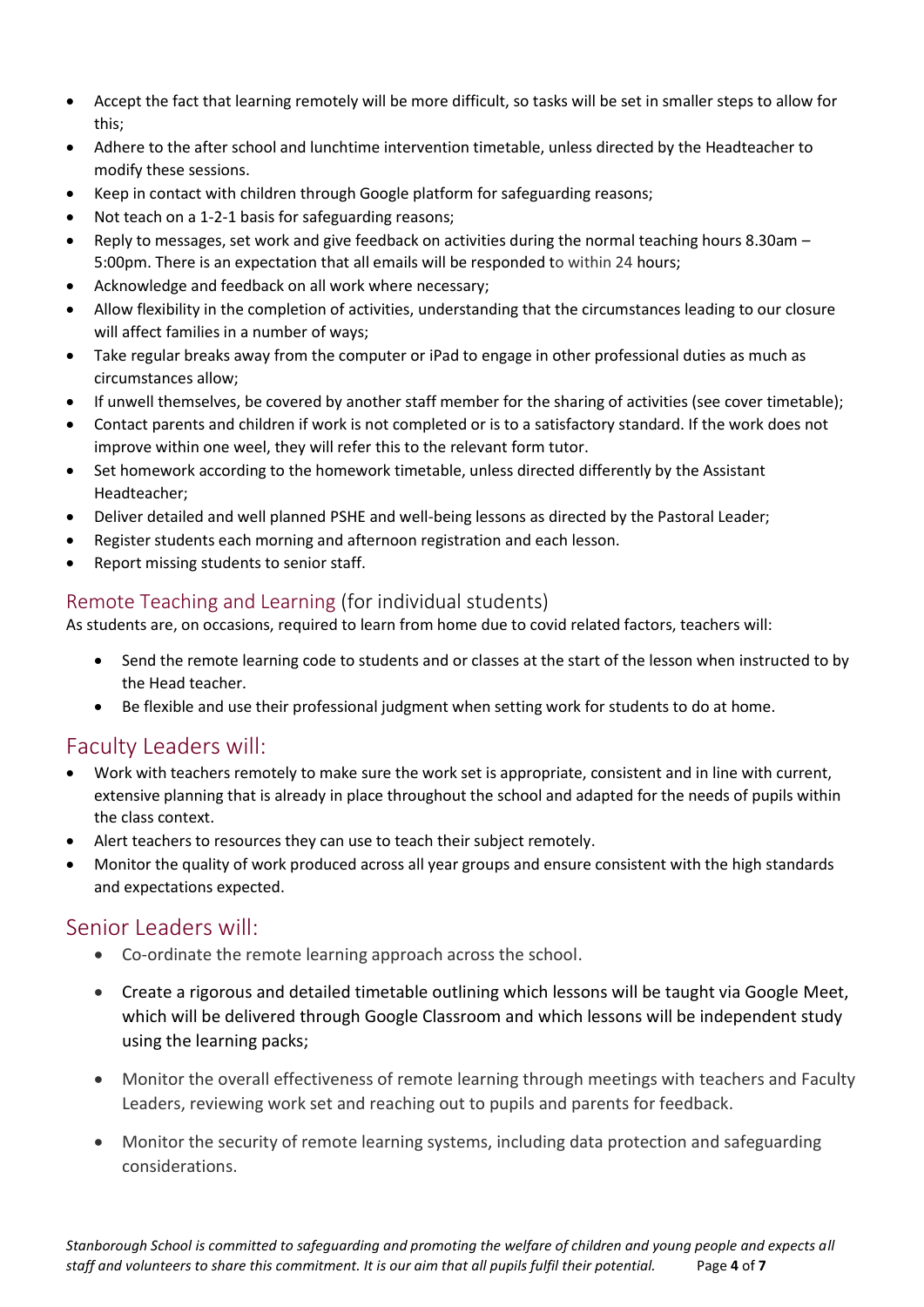• Work as a team to ensure the highest quality virtual education is provided for our children at Stanborough School.

## Designated Safeguarding Lead (DSL) will:

- Identify 'vulnerable' students (those who are deemed to be vulnerable or are at risk of harm) via risk assessment prior to the period of remote learning with the Deputy Designated Safeguarding Lead
- Arrange for regular contact to be made with vulnerable pupils, prior to the period of remote learning.
- Communicate with parents of vulnerable pupils
- Arrange for regular contact with vulnerable pupils once per week at minimum;
- Meet (in person or remotely) with the relevant members of staff once fortnightly to discuss new and current safeguarding arrangements for vulnerable pupils learning remotely.
- Ensure that all members of staff report any safeguarding concerns to the DSL immediately.
- Encourage contact to the DSL if they wish to report safeguarding concerns, e.g. regarding harmful or upsetting content or incidents of online bullying. The school will also signpost families to the practical support that is available for reporting these concerns.

### Children will:

- Be assured that wellbeing is at the forefront of our thoughts and the need for children to take regular breaks, get fresh air, exercise and maintain a reasonable balance between online engagement and offline activities;
- Be given several days to complete a task to allow for sharing of devices within the family.
- Read daily, either independently or with an adult for at least 30 minutes.
- Consider using the school closure time to learn a new skill, follow their own interests to discover more about the world around us or just be creative.
- Make every attempt to complete work set by the teacher and communicate with the teacher beforehand if this is not practical for any reason.
- Make every attempt to catch up on any work they have missed.

#### Parents will:

- Ensure their child has access to IT and the internet. If this is not feasible, to communicate with the school until this matter is resolved. This can be done using the IT [access form.](http://www.spsch.org/requestsupport/)
- Encourage their child to access and engage with posts/emails from their teacher;
- Know they can continue to contact their class teacher or Senior Leadership Team (SLT) as normal through the schools email system.
- Check their child's completed work each day and encourage the progress that is being made;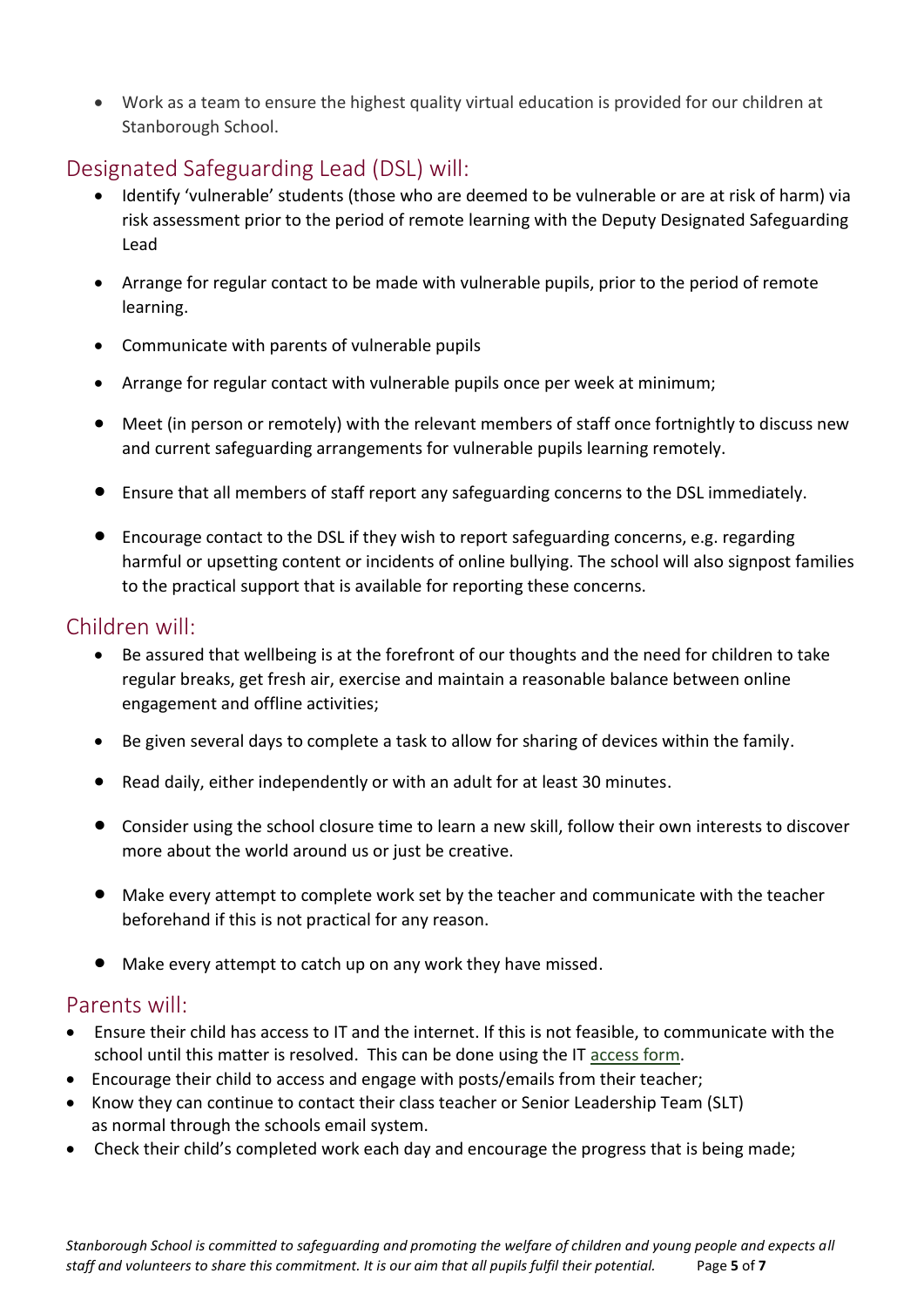• Be mindful of mental well-being of both themselves and their child and encourage their child to take regular breaks, play games, get fresh air and relax.